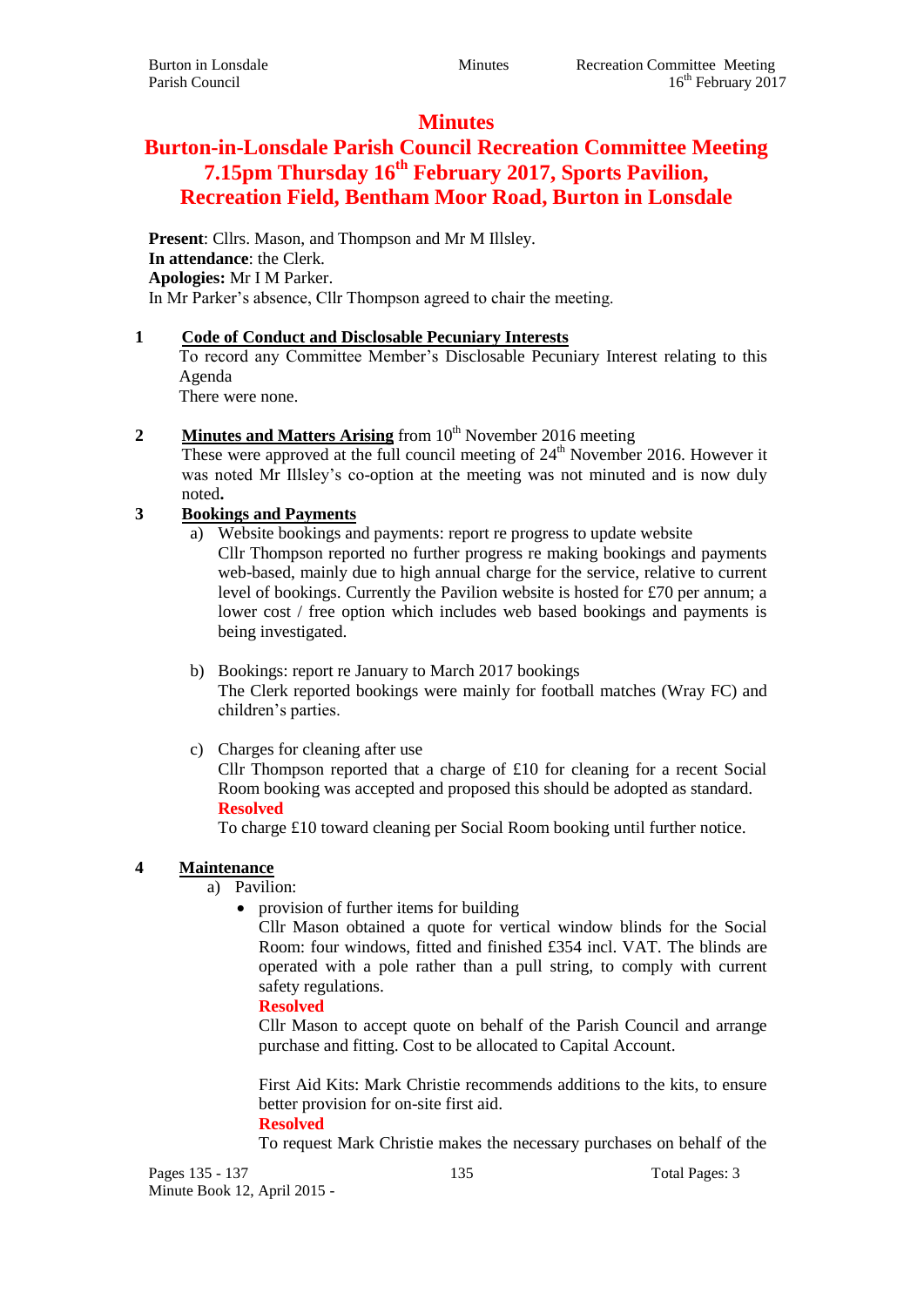Parish Council, costs to be reimbursed to him.

- inspection and cleaning: report Currently the cleaning appears to be satisfactory, although mud carried in from the field on shoes can be problematical. Cleaner to be reminded to monitor, particularly in toilet areas.
- items for attention: immediate/short/long term, including items recently completed by M Illsley

Mike Illsley reported splash backs installed behind sinks in toilet areas, although walls in changing rooms not as even, which is proving slightly problematical. Gloss painting of woodwork is continuing.

Mike will get child-proof door catches for the cupboards under the sink in the kitchen, and get a price(s) for suitable floor protection in the Social Room.

Cllr. Thompson thanked Mike Illsley for his work which was much appreciated.

- supplies purchases: paper towels, cleaning items and waste bags bought.
- Play Area: Visual Inspection reports and actions

Cllr Thompson reported fortnightly visual inspections being carried out as agreed; Mike Illsley offered to do additional visual inspections as and when passing the Recreation Field, which was accepted.

The basket swing is showing some signs of wear (paintwork) and will be monitored; one of the infant swing 'baskets' has cracks which, while not of immediate concern will be regularly monitored. The timber frames to the older swings also require regular monitoring, as showing signs of fungal growth; other timber frames are also being regularly monitored for signs of rot and cracks.

b) Grass Cutting and football pitch marking

It was noted grass cutting will not start until the end of March/early April. Football pitch marking is being done by Wray FC; materials being provided by the Parish Council.

Pitch condition is not as good as at the beginning of the football season, and possibly not helped by what appears to be damage from horses' hooves.

The surface needs to be rolled; enquiries will be made by Cllr Thompson as to who could do the work, probably toward the end of the football season.

It was also noted there are mole hills at the west end of the pitch; a local resident's advice/assistance will be sought.

c) Earth mound at north east corner: tidy-up, and offer of extra soil

Cllr Thompson reported a local resident intends to clear banking in front of his house, for a parking area, if he gets planning permission. There will be quite a lot of spoil available, which could be used to improve the soil heap on the east side of the field, for the BMX cycle area.

#### **Resolved**

To take soil from resident should it become available.

d) Bowling Club: offer of chippings for path from car park The original offer of chippings to form a path to the Bowling Green has been revised to paving slabs.